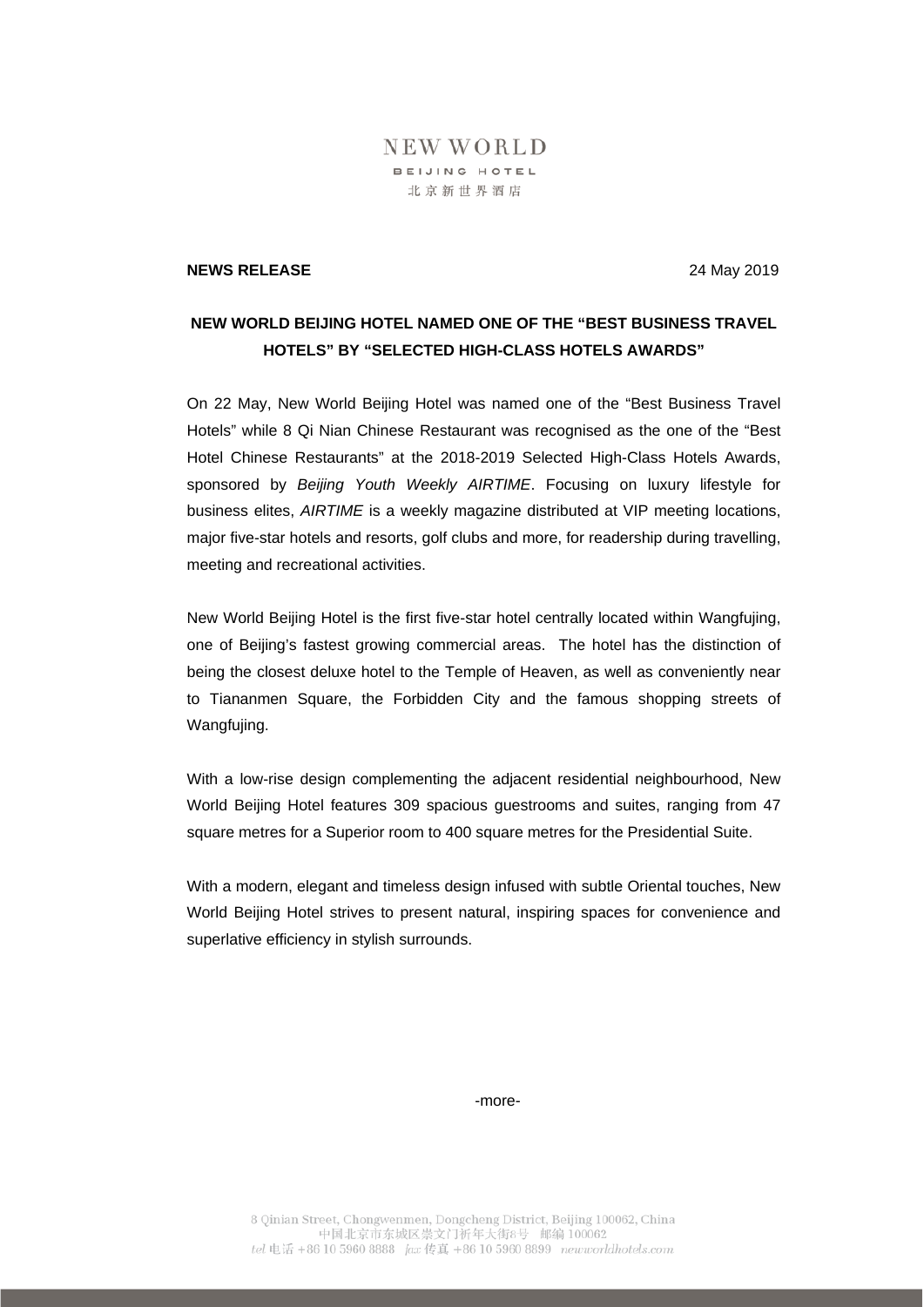New World Beijing Hotel Receives "Best Business Travel Hotel" and the "Best Hotel Chinese Restaurant" Awards Page 2

Guests seeking the highest level of exclusivity will opt to stay on the Residence Club floors, with full access to the Residence Club Living Room, which features a library and reading room, dining areas, meeting spaces and a cosy fireplace, as well as dedicated concierge service and complimentary buffet breakfast, afternoon tea, evening cocktails and refreshments throughout the day. The Residence Club's 1,000 square-metre outdoor terrace is the largest executive floor outdoor space amongst the capital's luxury hotels, with fireplaces creating a warm welcome during the cooler months. The terrace is also available for private events or celebrations for up to 380 guests.

Located on the first floor with separate street-level entrance, the 164-seat 8 Qi Nian Chinese restaurant is designed to create an intimate ambience for discerning diners. Tea connoisseurs are welcome to visit the tea library, where tea masters introduce more than 30 types of Chinese tea, and the sommelier advises guests on the best food and wine pairings, choosing from the restaurant's wide selection of red and white wines, champagne and spirits imported from all corners of the world. For patrons looking to hold an event or dinner party, 8 Qi Nian has eight private dining rooms, with the largest accommodating up to 24 people and featuring a private kitchen.

"We are very honoured to receive this award by such a prestigious magazine and look forward to welcoming the readers of *Beijing Youth Weekly AIRTIME*, along with travellers from around the globe, to experience our contemporary Asian flair and hospitality in the heart of Beijing," said Eddy Sarton, New World Beijing Hotel general manager.

## About New World Beijing Hotel

The 309-room New World Beijing Hotel is the closest deluxe hotel to Temple of Heaven, and is conveniently located near Tiananmen Square, the Forbidden City and the Wangfujing shopping district.